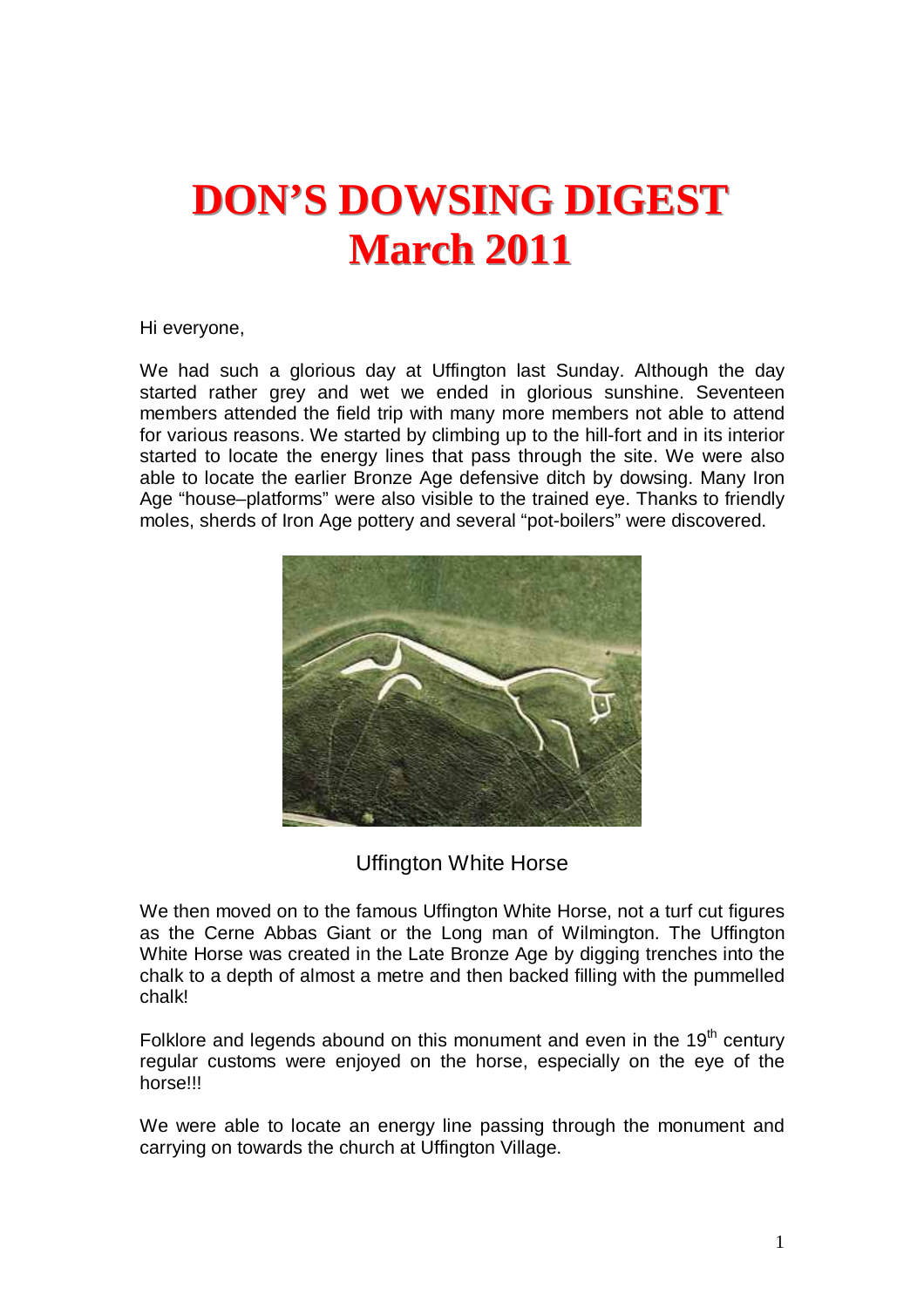

Dragon Hill – where St. George slew the dragon?



After a wonderful lunch at The Rose & Crown at Ashbury (highly recommended) we walked a short way along the Ridgeway to the Long Barrow of Wayland's Smithy. A Neolithic long barrow sits amongst a grove of trees just off The Ridgeway path with stunning views out across Oxfordshire.

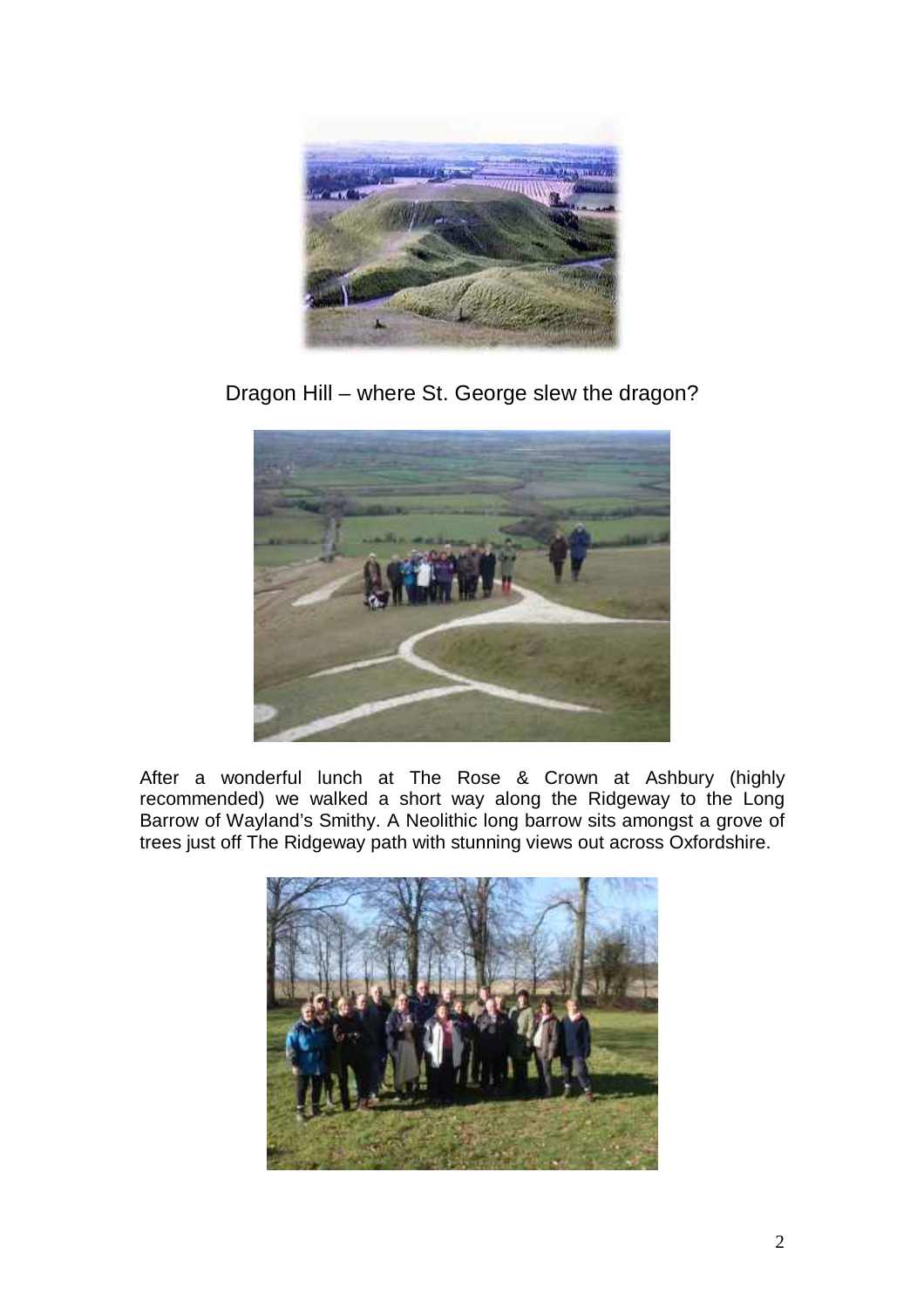# Wayland's Smithy Long Barrow



Entrance to Long Barrow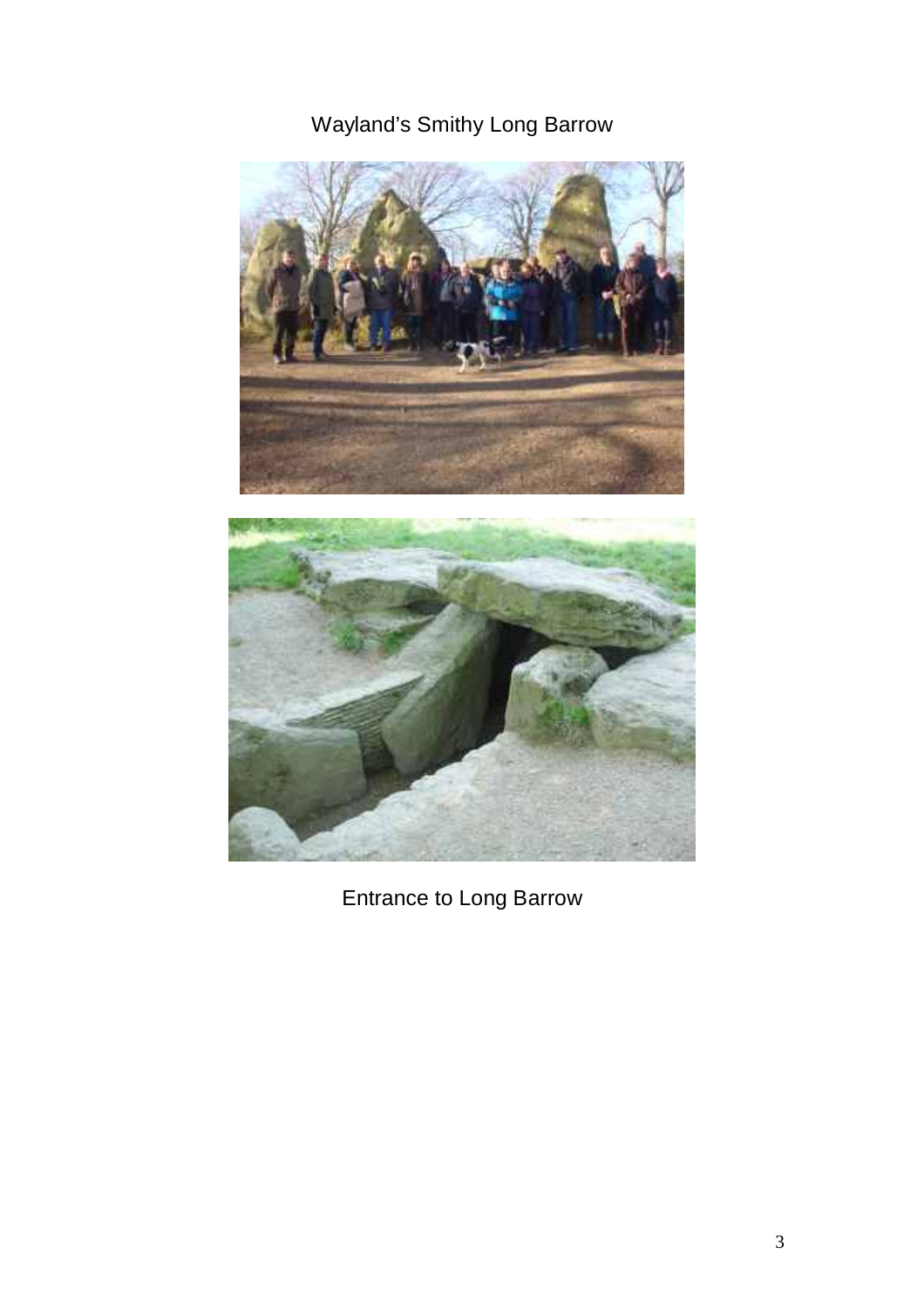

Interior of Long Barrow

#### ARCHAEOLOGICAL INVESTIGATIONS

Wayland's Smithy is a Neolithic Long barrow, made famous by Sir Walter Scott in his "Kenilworth", the tale of a Berkshire farrier. It sits within a charming beech grove by the side of The Ridgeway. The name – first recorded in a charter of King Edred dated AD955 – has long been associated with Wayland, the Saxon god of smiths and metalworkers, and it has always been said that he still lives there, though you will never see him. If, however, you tether your horse near the barrow, leave a groat or a silver sixpence on the uppermost stone and go for a walk; upon your return you will find the beast newly shod !

Minor excavations at the site in 1919 revealed some eight skeletons in the main chamber, as well as two early Iron Age currency bars (or possibly unfinished swords). Grinsell suggested that they were payment for an Iron Age metalworker who had lived on in local folk history.

Further legends are told of Wayland and there were, apparently, once a number of other features in the landscape associated with him. The folklorist,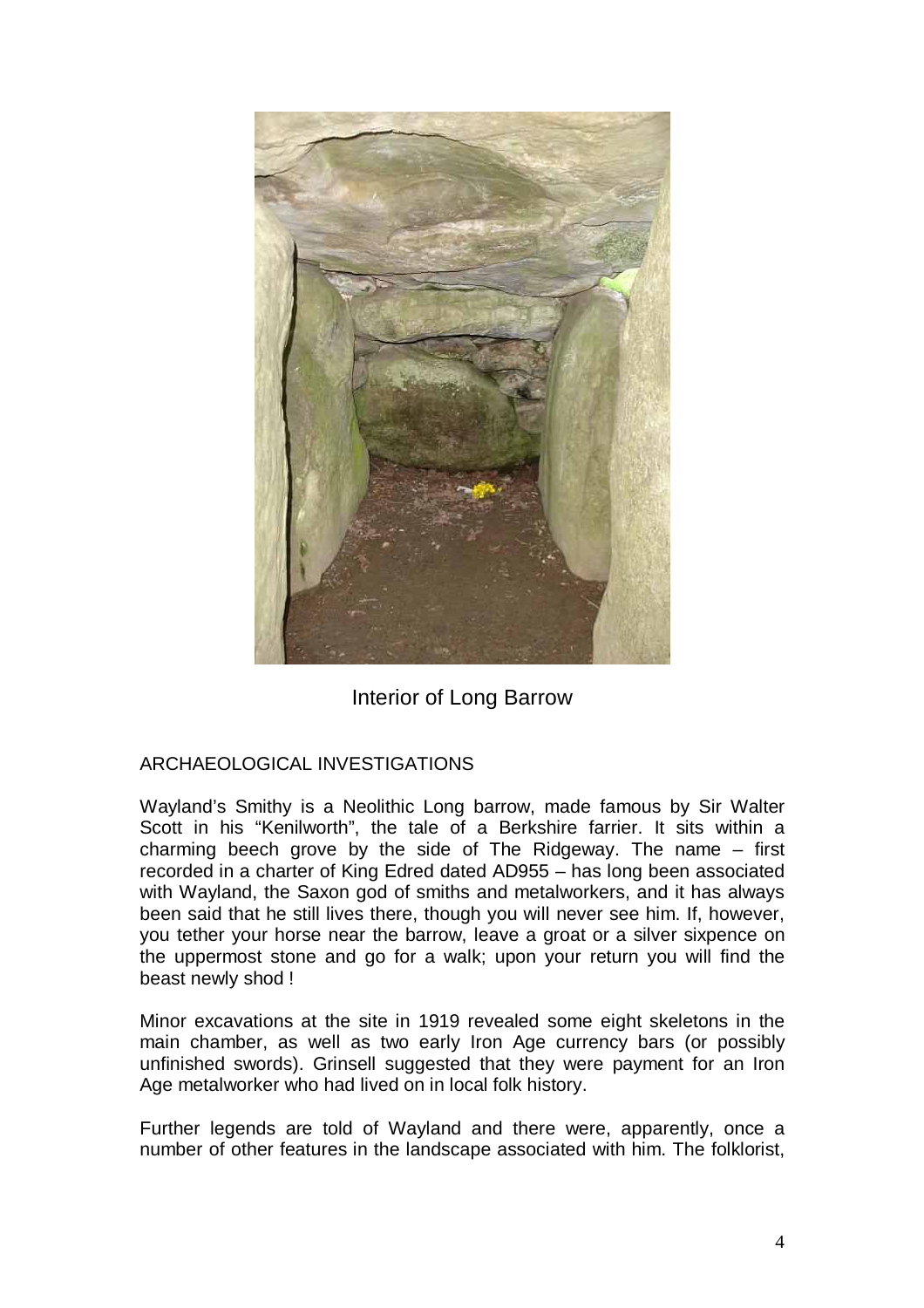Diana Woolner, thinks he is a local manifestation of the Saxon cult of Woden, a horse God possibly associated with the hill-figure at Uffington.

A second popular tradition names Wayland's Smithy as the tomb of King Bagsecg, one of the Danes who fell at the nearby Battle of Ashdown. If this were the case, it must have been a Saxo-Danish re-use of the site, a not uncommon situation amongst ancient barrows.

In 1962, Piggott & Atkinson undertook a major excavation at Wayland's Smithy, revealing a two-stage development of the structure during the Neolithic period, some time between 3700 – 3400 BC. In Phase One, an ovoid wooden mortuary chamber with a stone floor had been constructed and fourteen bodies placed inside. Though one was whole, and crouching, the others lay in piles apparently buried elsewhere until the flesh was stripped from the bones. When the chamber was full, two flanking ditches were dug and the extracted chalk piled over the top of the chamber and edged with sarsen stones.

Only fifty years later, Phase Two commenced. Over the original structure, a wedged shaped long barrow, edged with sarsen stones, was constructed: one hundred and eighty feet long and tapering from forty-eight feet down to eight feet wide. It originally stood eight feet high and covered a series of sarsen built burial chambers at the wider southern end. Six large sarsens, averaging nearly ten feet high, guarded the entrance to a cross-shaped cavern: a twenty two foot long passage with a single chamber on each side. The main roof was six feet high and the side chambers, four and a half. The whole was flanked by huge six feet deep, fifteen feet wide ditches which provided the chalk for the construction. Tree trunks were also split and set up like totem poles. Finds included pottery, leaf-shaped arrowheads and stone hand-mills

http://www,berkshirehistory.com/archaeology/waylands\_smithy.html

The book I mentioned on Sunday on the St Michael & Mary Line is : -

The Sun and The Serpent by Paul Broadhurst & Hamish Miller. ISBN 0-95151-831-3, Mythos Publications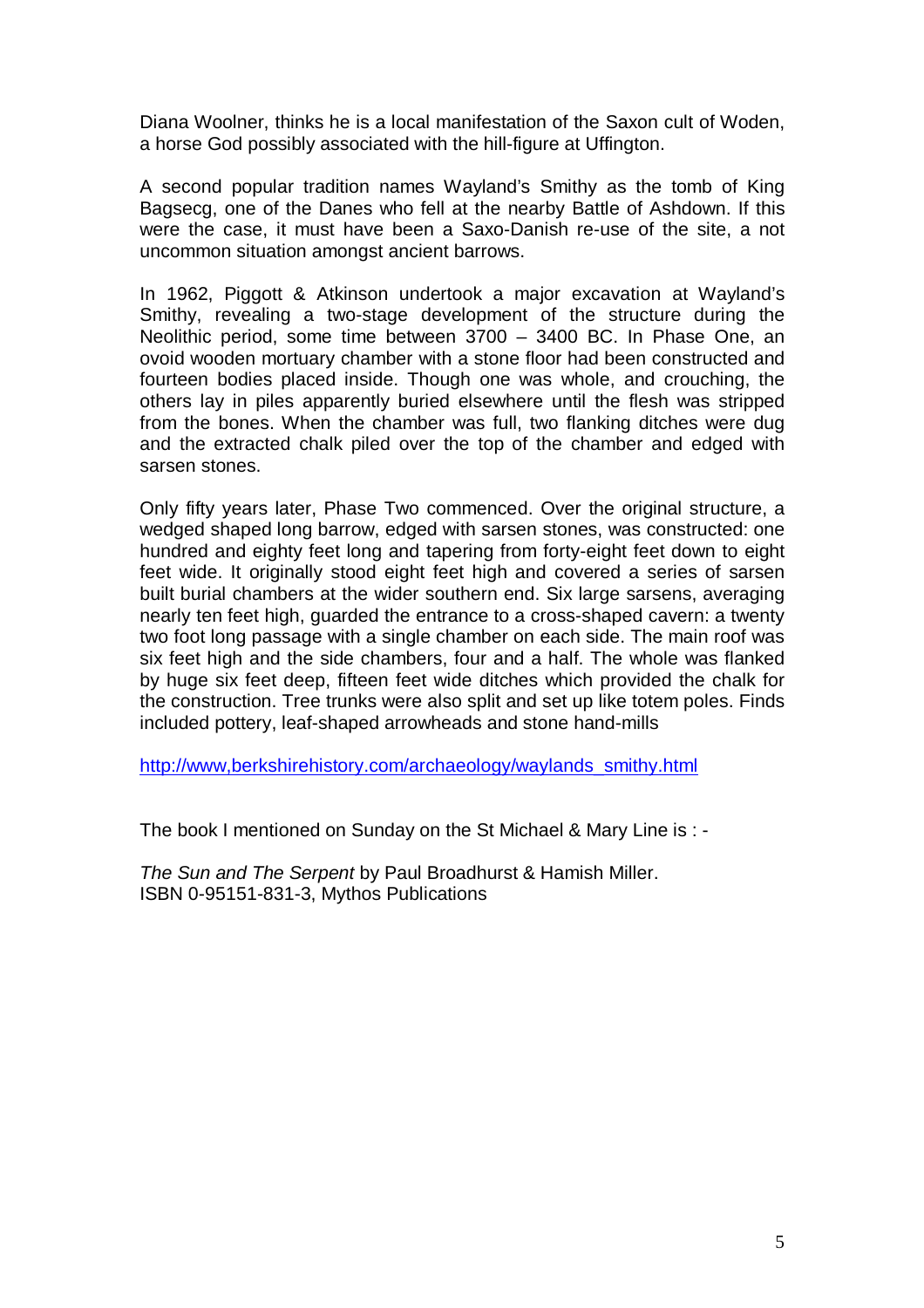Some members of our group asked about the legend of Wayland on Sunday and I didn't give a suitable answer, so here is the information requested: -



Frankish Casket showing the legend of Wayland

Wayland (or Weyland/Wieland/Volundr/Volund/Volcan) the Smith was the son of the sea giant Wate and the sea nymph Wac-hilt. He was bound apprentice to Mimi the Smith and became a skilled metal worker. Wayland and his two brothers lived for seven years with three swan-princesses. The brothers are said to have found the princesses sunning themselves without their swancoats. The brothers stole the coats and hid them, forcing the princesses to remain as human women. When one day the swan-princesses vanished, Wayland's brothers set out to look for them, but Wayland stayed behind and was soon captured by the evil King Nnidung (or Nithun/Nidud) of Sweden (boo!)

To prevent Wayland from escaping, Nidung ordered his men to cut the sinews of Wayland's leg. The king had Wayland fashion wonderful items for him and his family.

Eventually Wayland took his revenge (hooray) by luring the king's two sons to his smithy, where he killed them and turned their skulls into drinking goblets, which he gave to the king. He made their eyes into beautiful jewels which were presented to the queen (yuk!). He then lured the king's daughter to his smithy, where he seduced her. While she slept, Wayland flew off using swanfeather wings he had made.

Wayland flew over King Nidungs hall and extracted a promise that he would never hurt Wayland's child. Then Wayland told the king what the goblets and jewels really were, and what had happened to his daughter, then flew off. King Nidung could not in turn harm Wayland's son, now his heir, because of the promise he had given.

http://www.waylands.net/public/smithy/legends.htm

But what happened to the three swan princesses?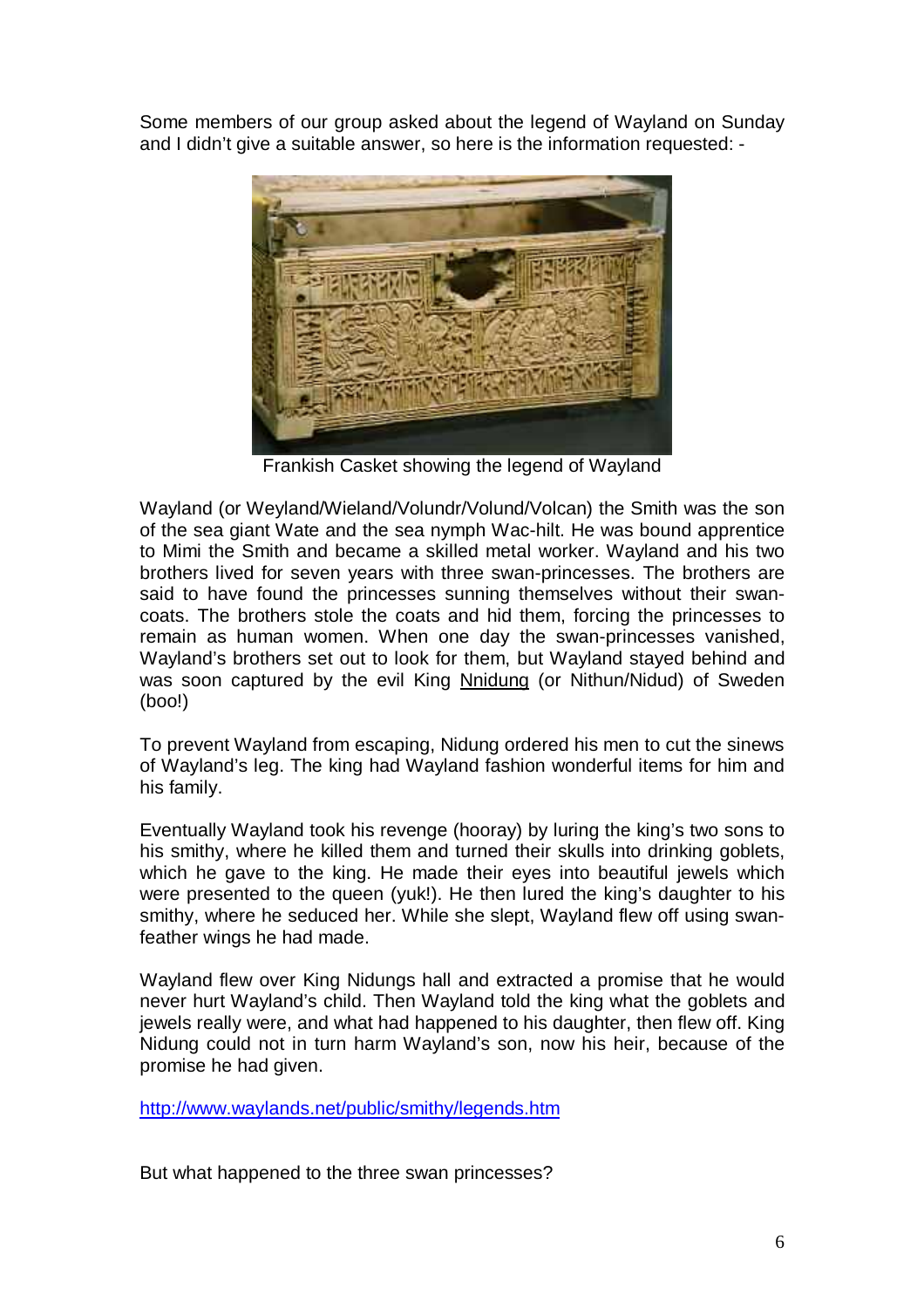## **Events I**

The next dowsing day is this coming Sunday March  $20<sup>th</sup>$  when we are going to meet at the Salmon Leap pub, Testwood Lane, Totton at 09.30. To find the Salmon Leap, simply come into Totton from the Redbridge flyover, take the last exit at the round-a-bout in Totton, marked up as Council Offices and Police Station, go past the police station and after a few yards turn left into Testwood Lane. The Salmon Leap is about a mile up this road (please park in the service roads not the pub car-park).

I am aware that many members are away next weekend, either on holidays or elsewhere but even so could you please let me know if you are coming or not? Depending on the weather we may only be out until 13.30 but there may well be a chance to continue our research into the afternoon.

#### **Events II**

Our next day out is on Sunday April 10<sup>th</sup> when I have arranged to meet at FISHBOURNE ROMAN PALACE CAFÉ at 09.30. We shall then car-share to The Trundle near Chichester. The Trundle is a multi-phased hill-fort with evidence of Neolithic flint-mine shafts and a later Bronze Age enclosure ditch. The Trundle offers fantastic view over Chichester Harbour. There are some very unusual energy spirals to be discovered on this site.

There may well be an opportunity to visit Fishbourne Roman Palace in the late afternoon if time allows. Last admission time is 16.30

I have reserved seating in a pub near Arundel, unfortunately, being West Sussex, the prices for their roasts is £12.95 but they also do baguettes and burgers plus other snacks. It is ESSENTIAL that you let me know if you require lunch or not?

After lunch we will be visiting Bignor Roman Villa which has some spectacular mosaics (far better than Fishbourne) I am attempting to arrange a guided tour of the villa by one of their guides. There is also a chance of tracing the Roman Stane Street which passes close to the villa on its way from Dell Quay at Fishbourne to London.